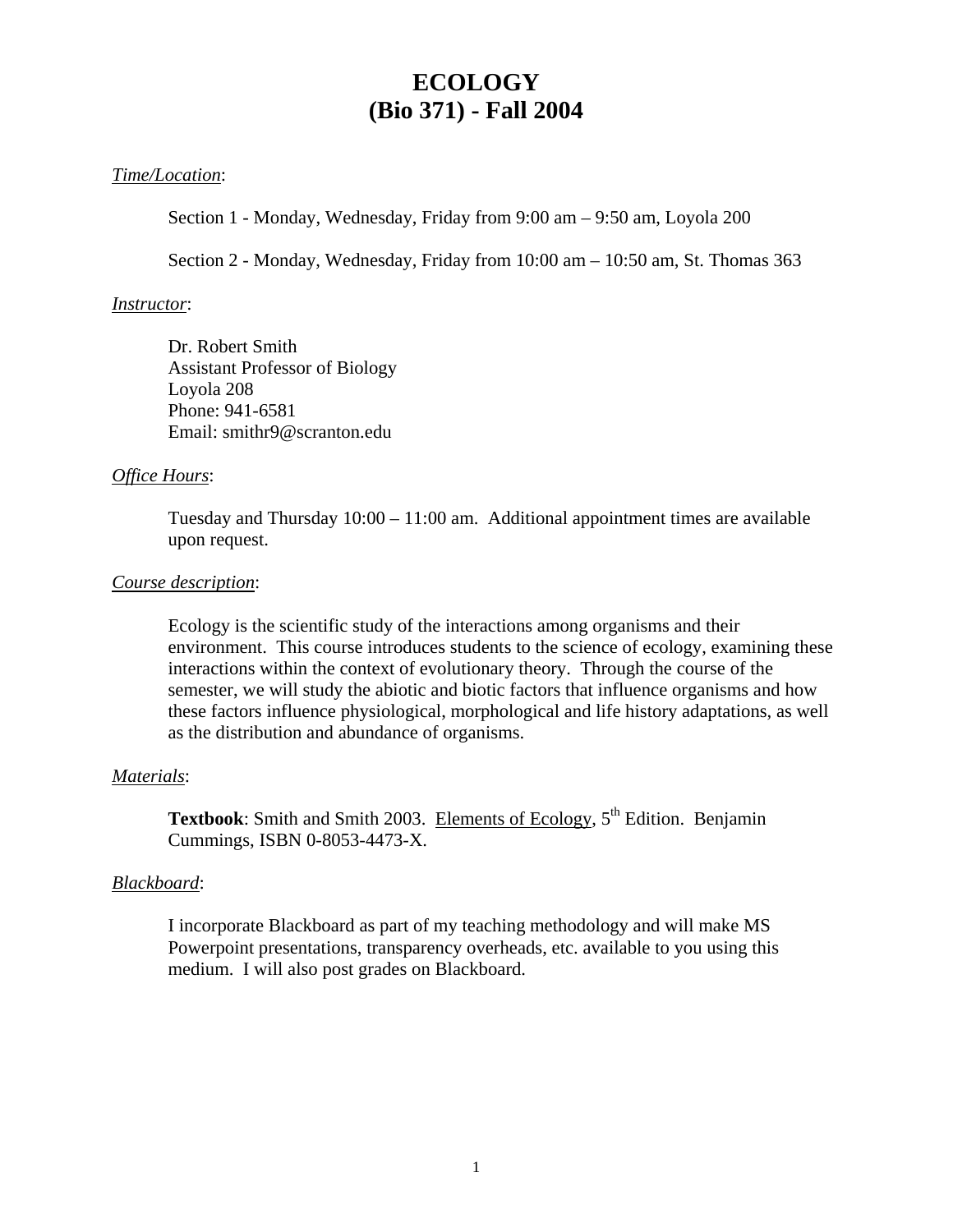Upon completion of this course, students will/will be able to:

- 1. Understand science as a way of knowing and how the scientific method is used to study ecology.
- 2. Discuss basic evolutionary concepts and principles, including variability, heritability, fitness, natural and sexual selection, evolutionary change, adaptation, microevolution, speciation, macroevolution and adaptive radiation.
- 3. Interpret charts and graphs used to display ecological data.
- 4. Have a basic understanding of the physical environment in which organisms exist, including the factors that determine attributes of a particular environment.
- 5. Be familiar with the variety of ways that organisms interact with both the abiotic and biotic components of their environment.
- 6. Understand how these biotic and abiotic interactions affect individuals, populations and communities of organisms.
- 7. Describe and discuss ecological concepts at the population, community and ecosystem level.
- 8. Discuss life history strategies, including how these strategies contribute to a species' survival and reproductive success.
- 9. Understand and discuss how humans are influencing ecosystems.
- 10. Demonstrate a basic understanding of issues surrounding the conservation and management of organisms, communities and ecosystems.

# *Evaluation Methods:*

Student outcome will be assessed via three examinations and a comprehensive final exam. The final exam is mandatory! You will have the option of writing a synthetic paper on an approved ecological topic.

All exams will be of approximately similar format. Generally the first ¼ will be multiple choice, the next ¼ will consist of fill in the blank and short answer questions which require no more than 2 sentences. The last ½ of the exam will be a combination of moderate to longer essay questions, ranging in length from 1 paragraph to 1 plus pages to answer. Essay questions will be designed to challenge students to think synthetically, to propose study designs to answer particular questions and/or to interpret graphical results in the context of a particular topic or concept. Exams will cover material presented in class along with textbook readings.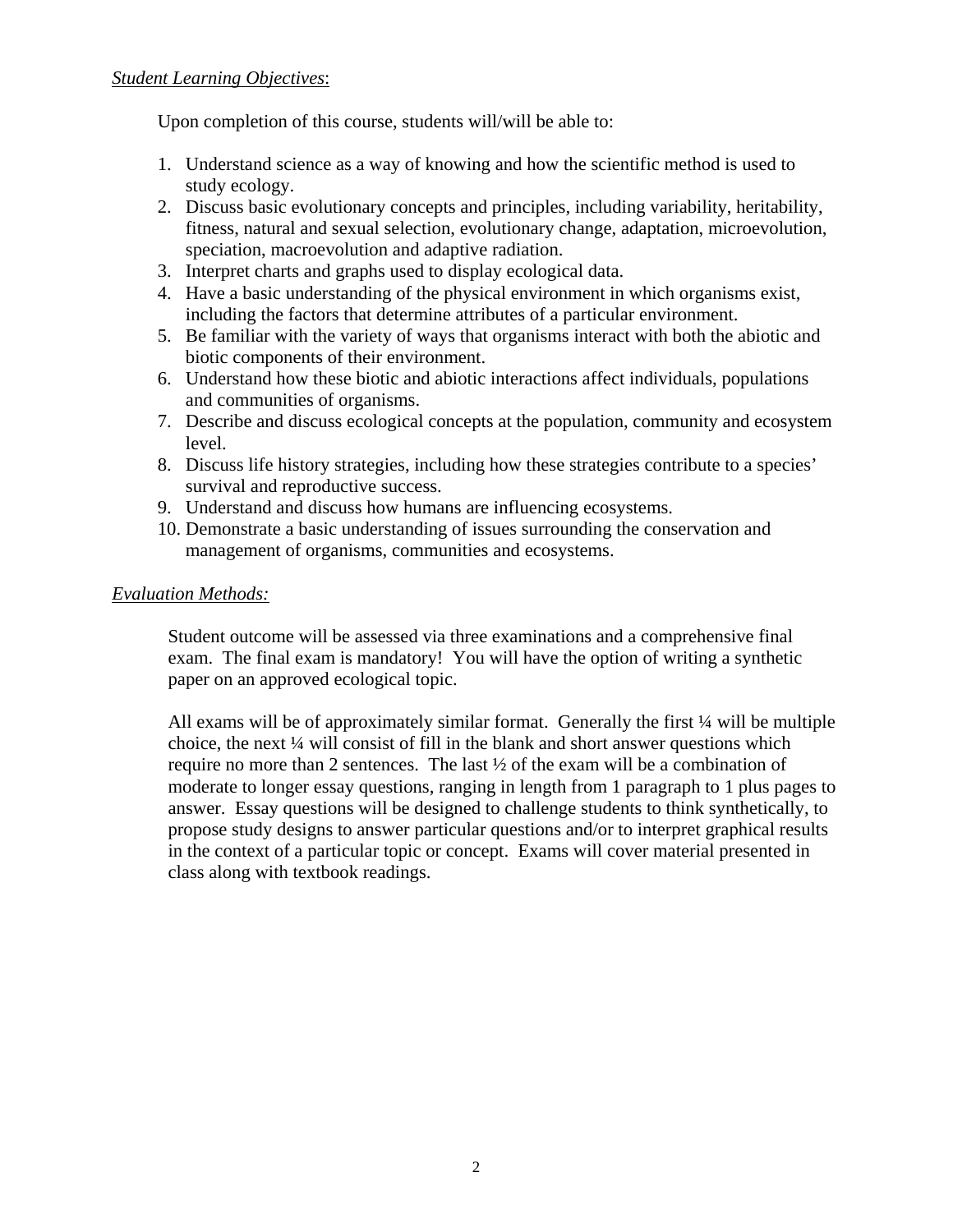The optional paper will be worth 100 points and can be used to replace a grade on any one of Exams 1-3. You may not skip an exam because you are doing the optional paper.

The paper must include at least 12 primary source articles and have a text (not including Literature Cited) of 12 – 15 double-spaced pages. If you chose to do a paper:

- 1. You must meet with me and have your topic approved by Friday, October  $29<sup>th</sup>$
- 2. By 5 pm on Friday, October  $29<sup>th</sup>$  you must provide me with a prospective title, a brief (preliminary) outline demonstrating preliminary exploration of your topic, and a list of at least 3 relevant primary articles you plan to use.

Further expectations for the paper are provided on Blackboard.

# *Grading:*

Course grades will be determined by performance on the following assignments:

| Exams $I – III$                 | 100 pts. each |
|---------------------------------|---------------|
| <b>Comprehensive Final Exam</b> | $100$ pts.    |
| <b>TOTAL</b>                    | $400$ pts.    |

Grades will be determined by dividing the total points earned by the total points possible and multiplying by 100. Grade assignments are below:

| Percentage | Grade earned | Percentage | Grade earned |
|------------|--------------|------------|--------------|
| $94 - 100$ |              | $73 - 76$  |              |
| $90 - 93$  | A -          | $70 - 72$  | $C_{\tau}$   |
| $87 - 89$  | $B+$         | $66 - 69$  | $D+$         |
| $83 - 86$  |              | $60 - 65$  | D            |
| $80 - 82$  | B-           | < 60       | F            |
| $77 - 79$  |              |            |              |

#### *Student Responsibilities*:

Students are responsible for all information presented in lecture, along with assigned readings and handouts. There is no strict attendance policy – coming to class is up to you. However, I strongly recommend that you attend all classes.

I have no tolerance for cheating. Students are expected to know and follow the University of Scranton policies concerning academic honesty.